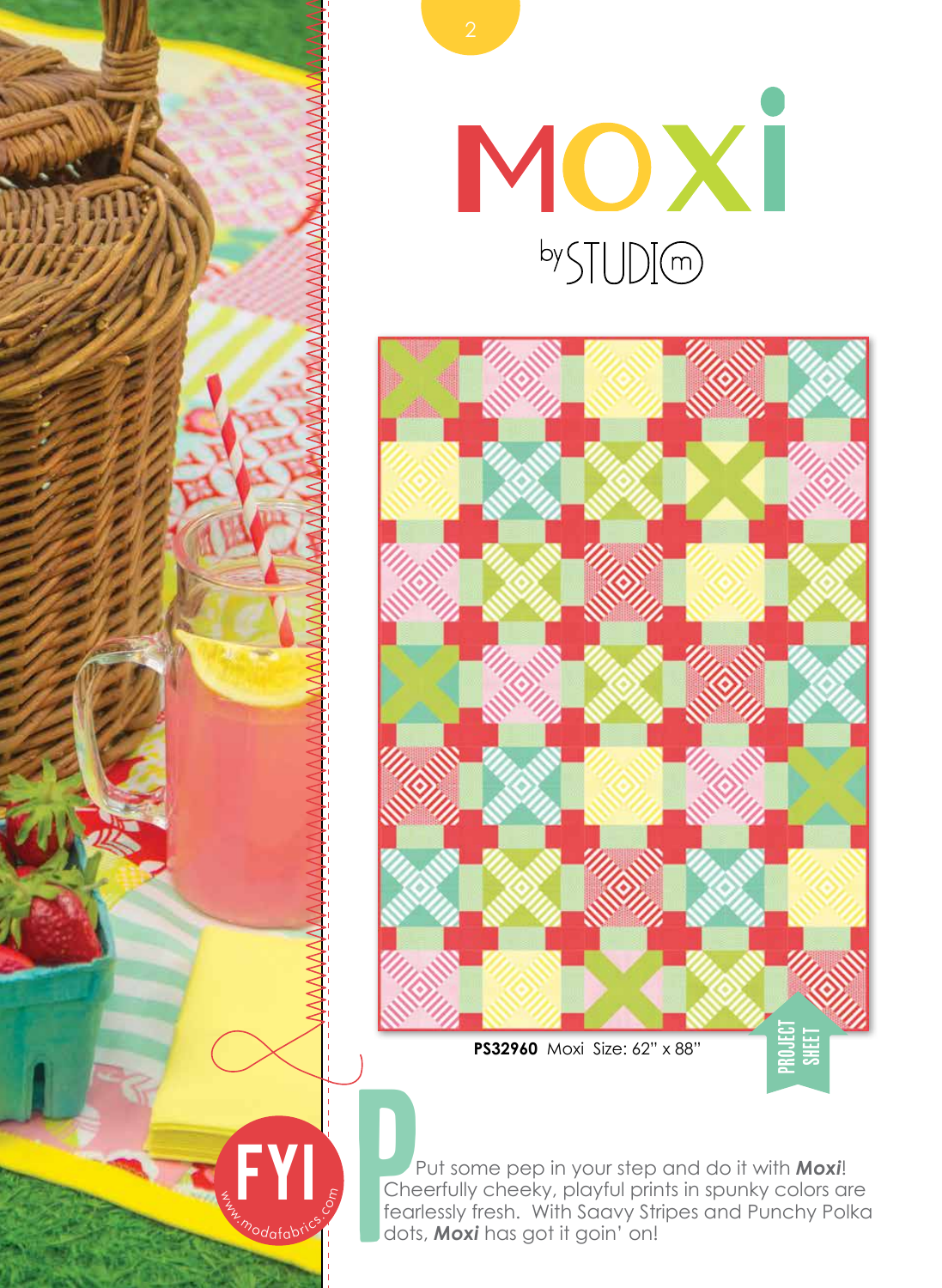## <sup>3</sup> **november Delivery**



**2014 Summer Fabric collection**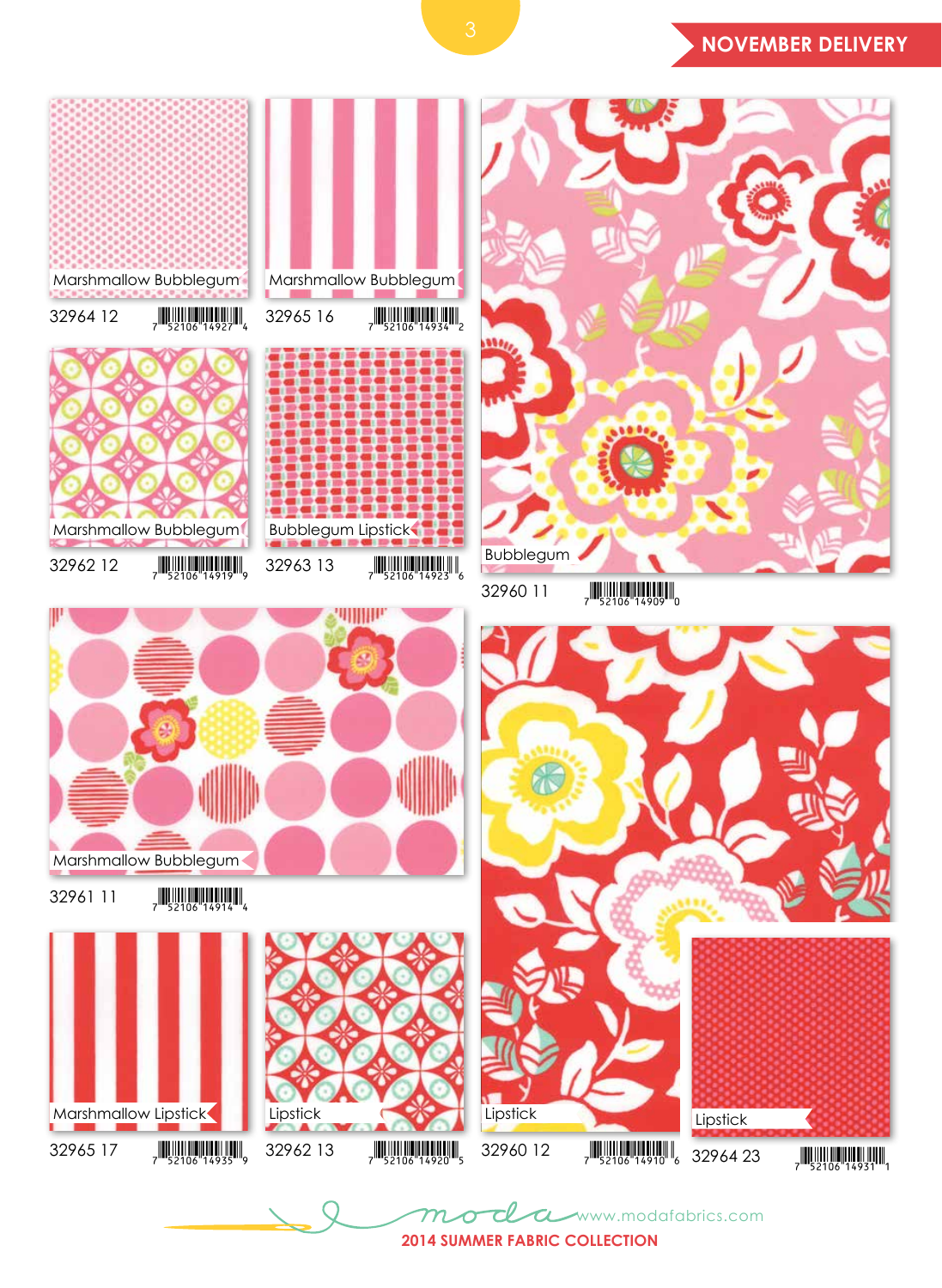## **November Delivery** <sup>4</sup>



**2014 Summer Fabric collection**